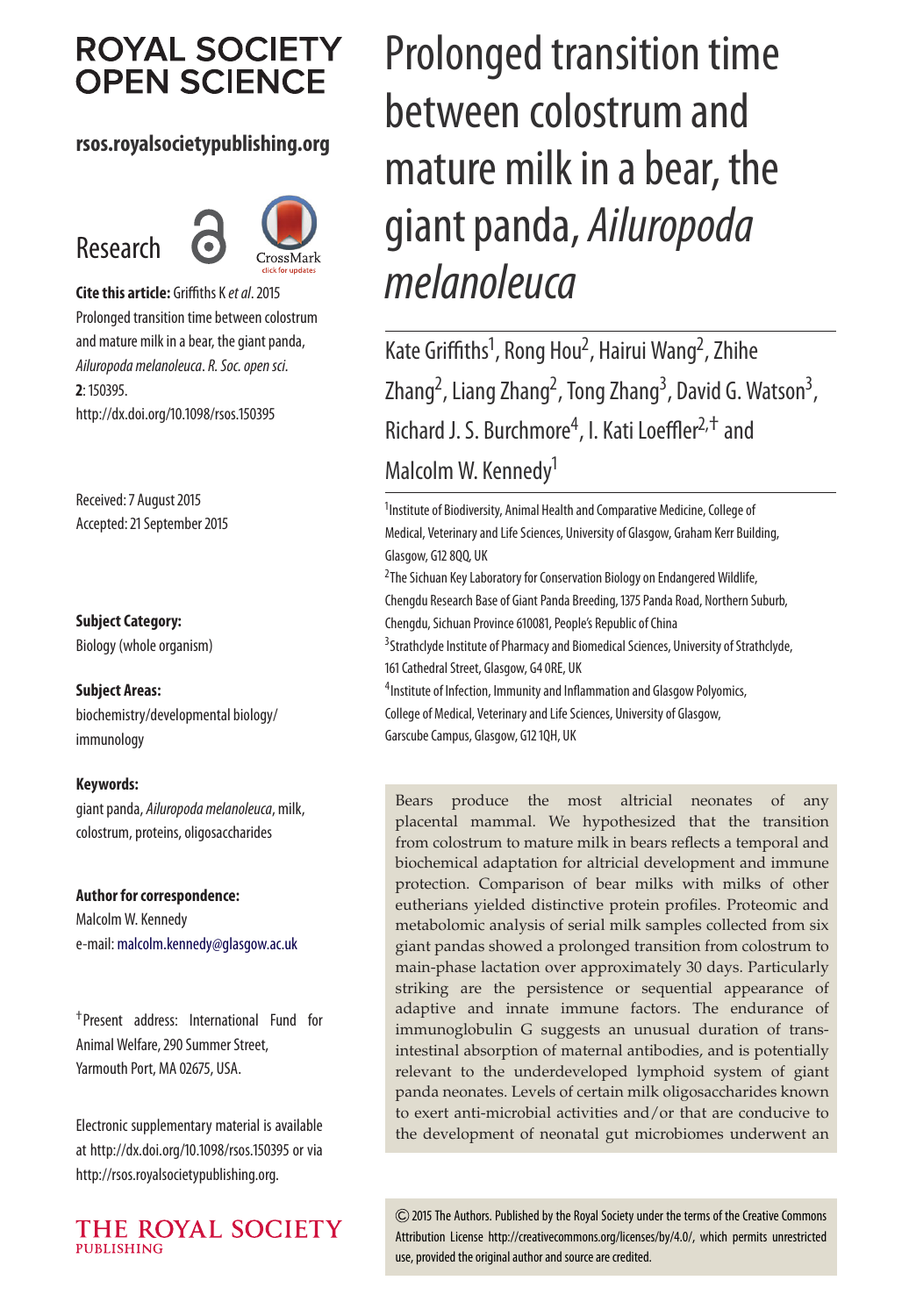almost complete changeover around days 20–30 postpartum, coincident with the maturation of the protein profile. A potential metabolic marker of starvation was detected, the prominence of which may reflect the natural postpartum period of anorexia in giant panda mothers. Early lactation in giant pandas, and possibly in other ursids, appears to be adapted for the unique requirements of unusually altricial eutherian neonates.

# 1. Introduction

The composition of mammalian milks and the duration of lactation vary dramatically from species to species, influenced by the ecology, evolutionary history, placental type and the developmental state of the neonate at birth [\[1–](#page-11-0)[3\]](#page-11-1). Marsupials have extremely altricial neonates and much longer lactation periods than do eutherians of similar body size and ecology, indicative of an extended period of dependence on maternally derived nutrition and immunological support after birth [\[4\]](#page-11-2). Even among eutherians that live in similar environments, there are dramatic differences in lactation periods that reflect diverse feeding and reproductive ecologies. Compare, for example, the short lactation periods in Phocidae (4 days in hooded seals) to the prolonged periods in Otariidae (4–24 months in fur seals and sea lions) and Odobenidae (1–2 years in walruses) [\[5](#page-11-3)[–7\]](#page-11-4).

Marsupials exhibit dramatic changes in milk composition with time after birth to nurture what is essentially an extra-uterine gestation [\[4](#page-11-2)[,8\]](#page-12-0). For example, certain milk proteins are only present early in lactation and then disappear, to be replaced by others that disappear and are replaced in turn through the course of lactation [\[4,](#page-11-2)[9,](#page-12-1)[10\]](#page-12-2). Such dramatic and sustained changes in milk proteins do not occur in eutherian mammals, presumably because their neonates are at a significantly more advanced stage of development at birth. Eutherian milks do, however, change radically in the immediate period after birth. The composition of milk during this colostrum phase reflects the type of placenta characteristic of the species [\[1\]](#page-11-0).

Eutherians with haemochorial placentae (e.g. many primates and rodents) commonly transfer immunoglobulins transplacentally such that the neonate is born with a sample of maternal antibodies equivalent to the mother's own plasma levels [\[11](#page-12-3)[,12\]](#page-12-4). In species possessing endotheliochorial placentae, trans-placental immunoglobulin transfer is rare, and the neonate must obtain immunoglobulins via colostrum immediately after birth for direct transfer into the circulation [\[1,](#page-11-0)[13\]](#page-12-5). For this, junctions between intestinal cells are open for only about 6–24 h postpartum [\[13\]](#page-12-5). Timing of the closure of intercellular junctions in the gut ('gut closure') has been examined in only a few species. Whether a similar interval of trans-intestinal immunoglobulin transfer also applies to ursids—the subject of this paper—is not known.

Among eutherian mammals, the neonates of bears are altricial to an unusual degree, with the lowest ratio of neonatal to maternal body mass, despite small litter sizes [\[14\]](#page-12-6). Among bears, neonates of the giant panda, *Ailuropoda melanoleuca*, are the most altricial, with a neonatal to maternal body mass ratio of about 1 : 1000. They are born deaf, blind and virtually naked of hair (see electronic supplementary material, figure S1). Moreover, their lymphoid system is particularly underdeveloped, emphasizing a potentially unusual degree of dependency on maternal immunity among eutherians [\[15\]](#page-12-7). We know of no published description of the type of placenta exhibited by giant pandas, but those ursids for which there is information have endotheliochorial discoidal zonary placentae [\[16\]](#page-12-8). If this is also true of giant pandas, then their cubs may be particularly dependent on colostrum for immunity during the neonatal period.

Colostrum, compared with mature milk, is generally richer in protein than lipids and carbohydrates, particularly in species in which immunoglobulin transfer is postnatal [\[1\]](#page-11-0). The change in concentrations of these nutrient classes between colostrum and mature milk has been examined in a range of species [\[1\]](#page-11-0), but seldom has the time taken for the transition from colostrum to mature milk been examined in detail. Precise criteria with which to define the end of the colostral period also have not been developed. Nevertheless, species with similar body masses to bears but which produce precocious neonates appear to have short colostral periods (e.g. bovids and camels [\[17–](#page-12-9)[19\]](#page-12-10)). We here take the colostrum period to end when all the major components of milk reach an approximate steady state, although slight modifications in composition may still occur during the main phase. Given what is known about the reproductive physiology of the species for which the transition period has been described, and given the altriciality of neonatal ursids, we hypothesized that the transition period would be comparatively long in bears. Once information of the kind we present here for giant pandas becomes available for a broad sample of eutherians, then this can be fully tested in, for instance, a meta-analysis of the transition times relative to total lactation durations for species that give birth to either altricial or precocial young.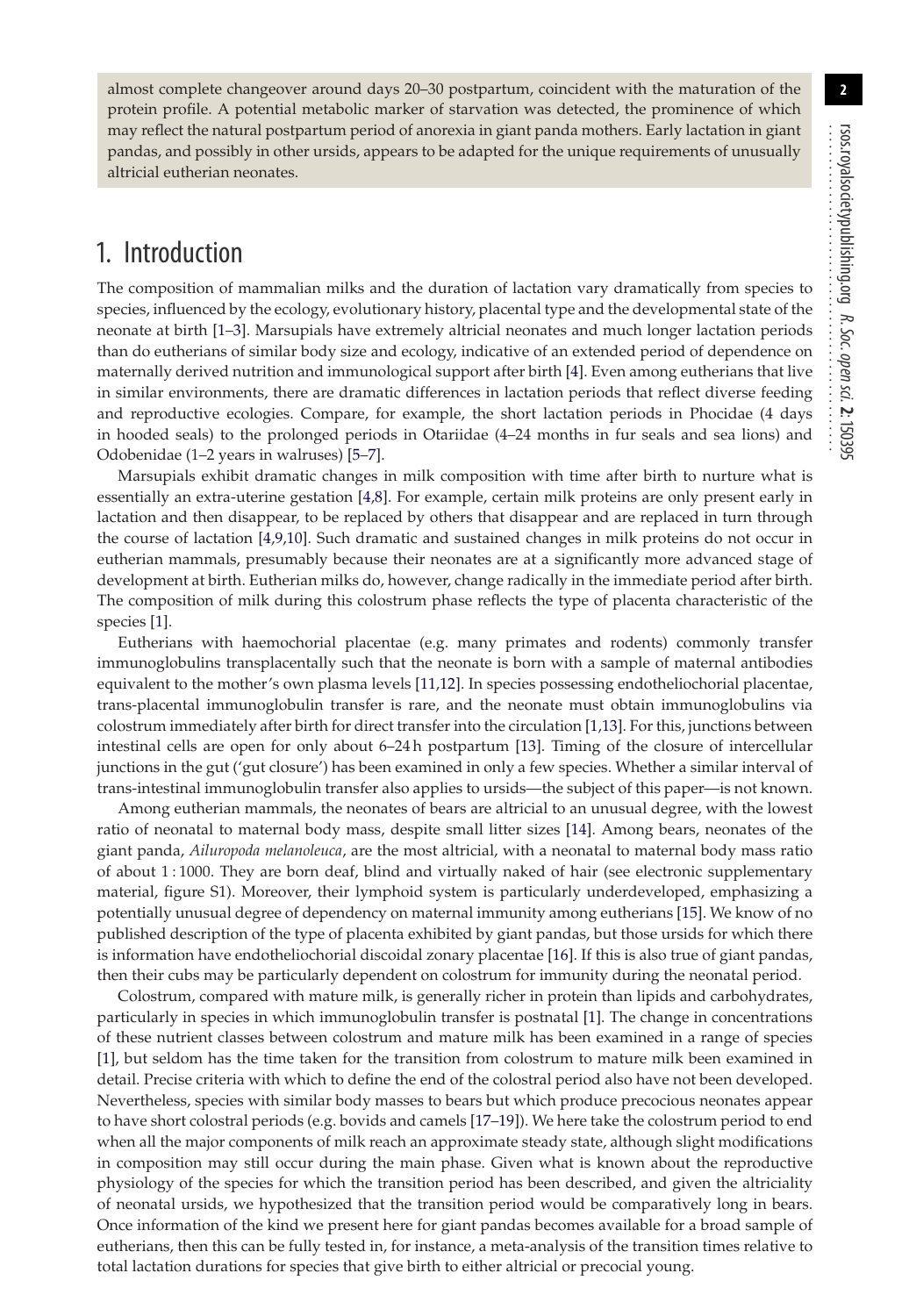**3**

Previous investigations of giant panda milk have focused on basic analysis of major nutrients or on oligosaccharide profiling from single milk samples [\[20–](#page-12-11)[25\]](#page-12-12). Our study examined serial milk samples from six individuals, beginning 12h after parturition until five months into lactation, to explore how the relationship between the dynamics of milk composition might meet the developmental needs of an altricial neonate. We followed proteins and small molecules to elucidate how the components of colostrum changed with time after birth, how long the transition to a mature milk profile takes, and how such changes may align with what might be expected for a species with highly altricial young.

Our choice of the giant panda was because this bear represents an extreme in altriciality within the Ursidae. Changes in proteins and small anti-microbial defence molecules were followed with time after birth, and a prolonged transition time between colostrum and mature milk lasting about 30 days was apparent. Some of the most remarkable changes during that period were in the dynamics of proteins and oligosaccharides involved in antibacterial defence or in the establishment of an appropriate neonatal gut microbiome ('probiotic' [\[26,](#page-12-13)[27\]](#page-12-14)). The latter may be particularly relevant to giant pandas in their progression from a milk-based to a predominantly vegetarian diet despite an anatomically carnivorous digestive system [\[28,](#page-12-15)[29\]](#page-12-16).

# 2. Material and methods

#### 2.1. Milk collection and processing

All giant panda samples were collected from captive-bred animals at the Chengdu Research Base of Giant Panda Breeding, Chengdu, Sichuan Province, People's Republic of China, during the years 2006, 2007, 2011 and 2012. Six animals were sampled in all, two of which were sampled over multiple lactations. In this facility, cubs are routinely removed from their mothers at three to six months of age to induce the females to enter oestrus again for the next season. Lactation and nursing in giant pandas is usually taken to last for about nine months, although the average duration in the wild is not known and captivereared cubs have been observed to suckle for as long as two and a half years. A complete list of sampling dates, individual animal names and studbook numbers is given in the electronic supplementary material, table S1. The health status of each animal was monitored regularly. While overt disease was not observed in any donor, minor ailments and suboptimal blood factor levels were observed in some. Mother pandas normally enter a period of anorexia for 7–14 days postpartum, but the animals from whom samples were obtained were given glucose before normal diet resumed.

Sample times for other species were all from main-phase lactation as follows: bottlenose dolphin, *Tursiops truncatus*, one animal sampled 9 months after birth (average lactation period for the species 18–20 months); Indian elephant, *Elephas maximus indicus*, one animal sampled 2 months after birth (average lactation period 2–6 years); African bush elephant, *Loxodonta africana*, one animal sampled 15 months after birth (average lactation period about 2 years); polar bear, *Ursus maritimus*, one animal sampled opportunistically after emergence from winter den, estimated 3–4 months after birth (average lactation period 24–28 months); grizzly bear *Ursus arctos horribilis*, one animal sampled at estimated 3–4 months after birth (average lactation period 1.5–3 years). Human milk was from an anonymous donor in Scotland, mid-lactation; cow, *Bos taurus*, pooled commercial milk sample (average lactation period 9–10 months); dog, *Canis familiaris*, one animal sampled at mid-lactation (average lactation period 8 weeks).

All non-domesticated species except the polar bear were captive-bred, and milk samples were obtained by their keepers. Milk samples from all these animals except the polar and grizzly bears were obtained by hand from food-rewarded, conscious animals who were not anaesthetized, sedated, drug-treated or physically restrained. Milk from polar bears was obtained opportunistically from anaesthetized, wild animals during fieldwork in Svalbard, Norwegian Polar Institute. Grizzly bear milk was sampled opportunistically from anaesthetized, captive bears treated with oxytocin to facilitate milk let-down at the research facility of Washington State University, Pullman, WA, USA. In all the cases, samples were collected from a single mammary gland and were not pooled between individuals or over time. Sample sizes ranged from 0.5 to 5 ml, depending on the species and quality of milk let-down. The mammary glands were never emptied, as sampling was not to interfere with the nutrition available to the offspring.

Giant panda milk samples were stored either in liquid nitrogen or at −80◦C immediately after collection, transferred to Glasgow frozen, and stored at −20◦C until use. Samples from other species were frozen immediately after collection and stored at −20◦C. Milks were centrifuged at 4◦C for 10 minutes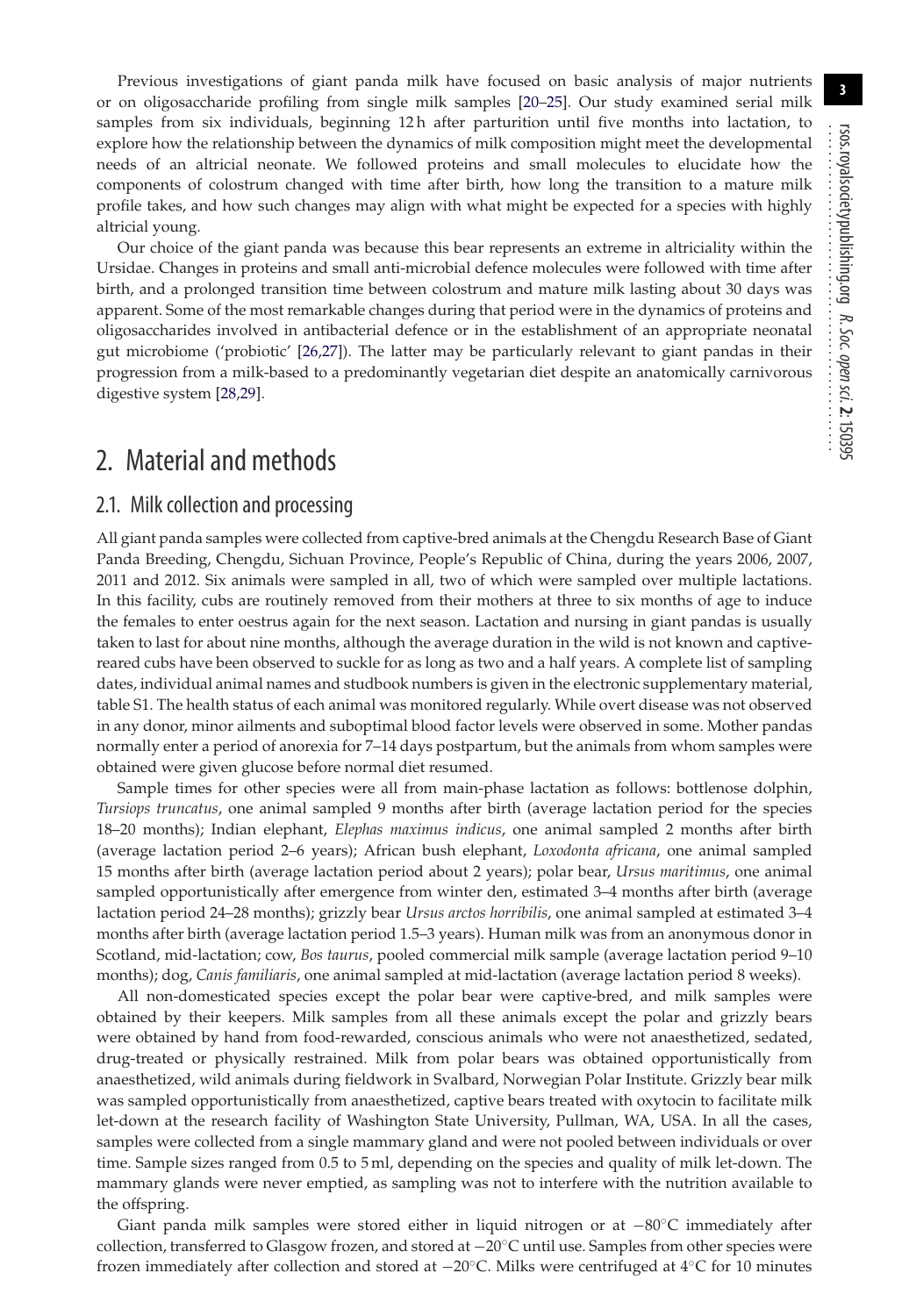rsos.royalsocietypublishing.org R. Soc. open sci.**2**: 150395 ................................................

**4**

at 3000*g* in a bench-top centrifuge or at 12 000*g* in a microfuge. The buoyant fat layer and pellet were removed, and the intermediate, aqueous phase fluid layer collected and used immediately or stored at −20◦C until use.

## 2.2. Protein electrophoresis

One-dimensional (1D) vertical sodium dodecyl sulfate polyacrylamide gel electrophoresis (SDS-PAGE) was carried out using the Invitrogen (Thermo Scientific, Paisley, UK) NuPAGE SDS-PAGE system with precast 4–12% gradient gels, following the manufacturer's instructions. Gels were stained for protein using Coomassie Blue or InstantBlue (Expedion, Harston, UK). β2-Mercaptoethanol (25 μl added to 1 ml sample buffer) was used as reducing agent for reducing conditions. Images of gels were recorded using a Kodak imager. Electronic images were not modified other than for contrast and brightness adjustments. Pre-stained molecular mass/relative mobility (*M*r) standard proteins were obtained from New England Biolabs, Ipswich, MA, USA (cat. number P7708S). Preparative two-dimensional (2D; isoelectric focusing on a pH 4–7 immobilized pH gradient in the first dimension, SDS-PAGE on a 10% homogeneous gel in the second) gels were run using an Ettan DALT electrophoresis system (GE Healthcare, Little Chalfont Buckinghamshire UK) as previously described [\[30\]](#page-12-17), except that gels were loaded with 30 μl milk sample processed as described above. Gels were stained with Coomassie Blue. These gels provided sufficient protein from excised gel spots for identification by proteomics procedures. 2D difference gel electrophoresis (DIGE) was carried out as previously described [\[30\]](#page-12-17). Five microlitres of milk sample from day 1 postpartum were labelled with Cy3, and 5 μl of milk sample from day 152 postpartum were labelled with Cy5, prior to mixing and electrophoresis.

### 2.3. Proteomics

Stained protein bands or spots were excised from preparative 1D or 2D gels, respectively, and analysed by liquid chromatography–mass spectrometry (LC-MS) as previously described [\[31\]](#page-12-18). Protein identifications were assigned using the MASCOT search engine to interrogate protein and gene sequences in the NCBI databases. Searches were restricted to the giant panda resources specifically, or to dog sequence databases where panda gene annotations were still incomplete, and allowed a mass tolerance of 0.4 Da for both single and dual mass spectrometry analyses.

## 2.4. Metabolomics

LC-MS was carried out by using an Orbitrap Exactive LC-MS system. The electrospray ionization interface was operated in a positive/negative polarity switching mode. The spray voltage was 4.5 kV for positive mode and 4.0 kV for negative mode. The temperature of the ion transfer capillary was  $275^{\circ}$ C; sheath and auxiliary gas were 50 and 17 arb. units, respectively. The full scan range was 75–1200 *m*/*z* for both positive and negative modes with settings of automatic gain control target and resolution as Balanced and High  $(1 \times 10^6$  and 50 000), respectively. The data were recorded using XCALIBUR v. 2.1.0 software package (Thermo Fisher Scientific). Mass calibration was performed for both electrospray ionization polarities before the analysis, using the standard Thermo Calmix solution with inclusion of some additional compounds to cover the low mass range. The signals of  $83.0604$   $m/z$  ( $2\times$ acetonitrile-H) and 91.0037 *m*/*z* (2× formate-H) were selected as lock masses for positive and negative mode, respectively, during each analytical run. The mobile phases used in hydrophilic interaction liquid chromatography conditions were 20 mM ammonium carbonate buffer (pH 9.2; A) and acetonitrile (B) (ZIC-pHILIC column ( $150 \times 4.6$  mm,  $5 \mu$ m); Merck Millipore, Darmstadt, Germany). The gradient programme was as follows: B 80% (0 min); B 20% (30 min); B 8% (31 min); B 8% (36 min); B 80% (37 min); B 80% (46 min). The flow rate was 0.3 ml min−1. Peaks were extracted by using SIEVE software (Thermo Fisher Scientific) and, using a macro written in Microsoft EXCEL, matched against the human metabolome database. Putative identification of compounds was based on elemental compositions within 3 ppm of the exact mass, which excludes alternative compositions but does not exclude isomers. Semi-targeted profiling for oligosaccharides was performed by manually searching accurate masses (±3 ppm) reported in the published bear milk studies or predicted based on the combination of five basic building blocks for mammalian milk oligosaccharides.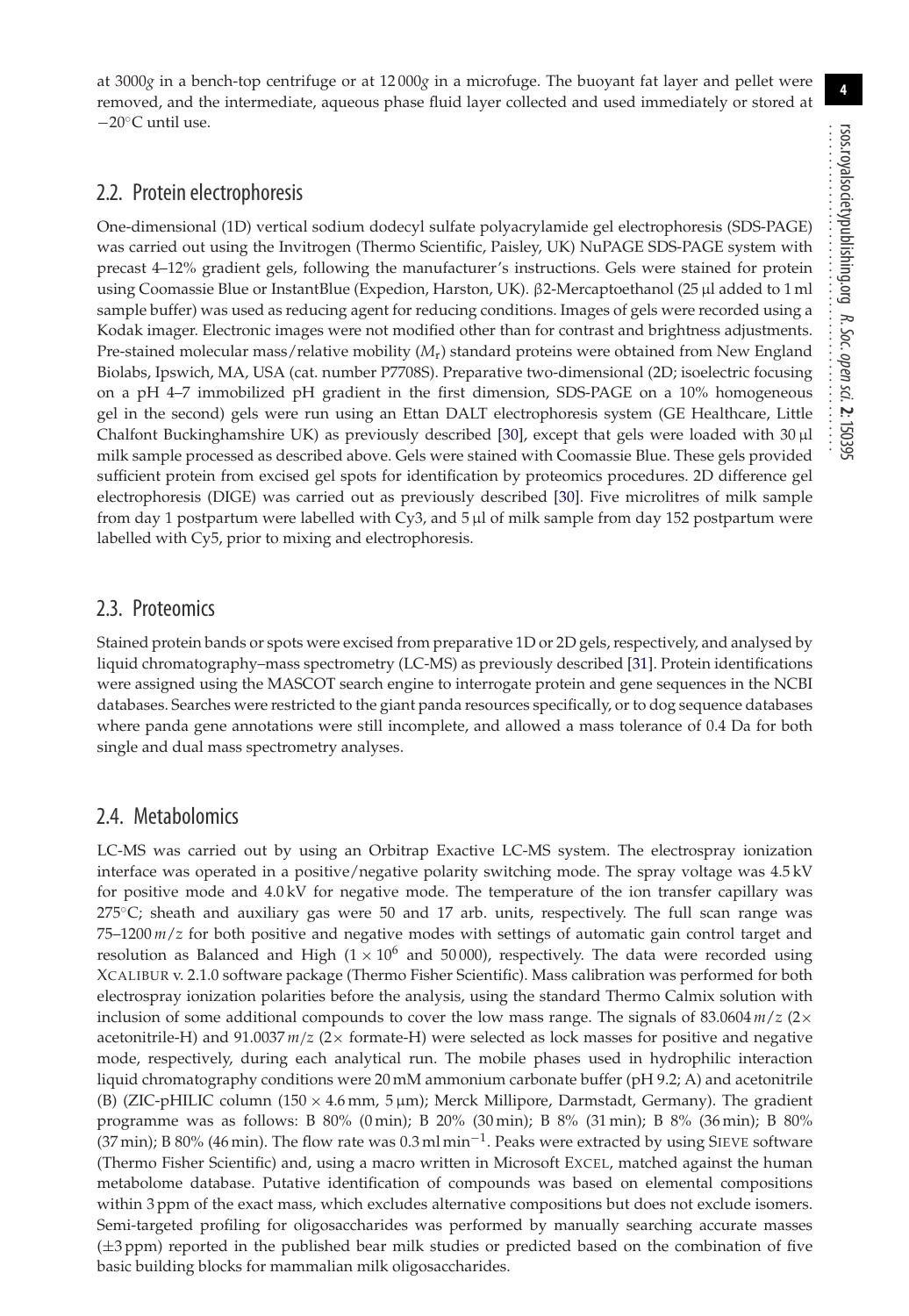

rsos.royalsocietypublishing.org R. Soc. open sci.**2**: 150395 ................................................

**5**

<span id="page-4-0"></span>Figure 1. Giant panda milk proteins compared with those of other mammals. SDS-PAGE analysis of milks from several species of mammal (a). African elephant milk is closely similar in protein profile to that of Indian elephants (not shown). A similar analysis of the milks from three species of bear, and another member of the Carnivora, the domestic dog, is given in (b). The giant panda sample was from Shu Qing, postpartum day 46. All samples were collected during the main phase of lactation, as described in Material and Methods. The gels were run under reducing and non-reducing conditions as indicated. Relative mobilities  $(M<sub>r</sub>)$  of protein size standards are as indicated in kiloDaltons (kDa).

# 3. Results

# 3.1. Comparison of giant panda milk protein profiles with milks of other mammals

We first investigated how similar or different ursid milks are to milks of other species. Milks collected during mid-lactation from several species were analysed by 1D protein gel electrophoresis [\(figure 1](#page-4-0)*a*), which highlighted the considerable differences in protein profiles among species. Those from the same clade of the Carnivora (dog and giant panda [\[32\]](#page-12-19)) or of the Cetartiodactyla (cow and dolphin [\[33\]](#page-12-20)) show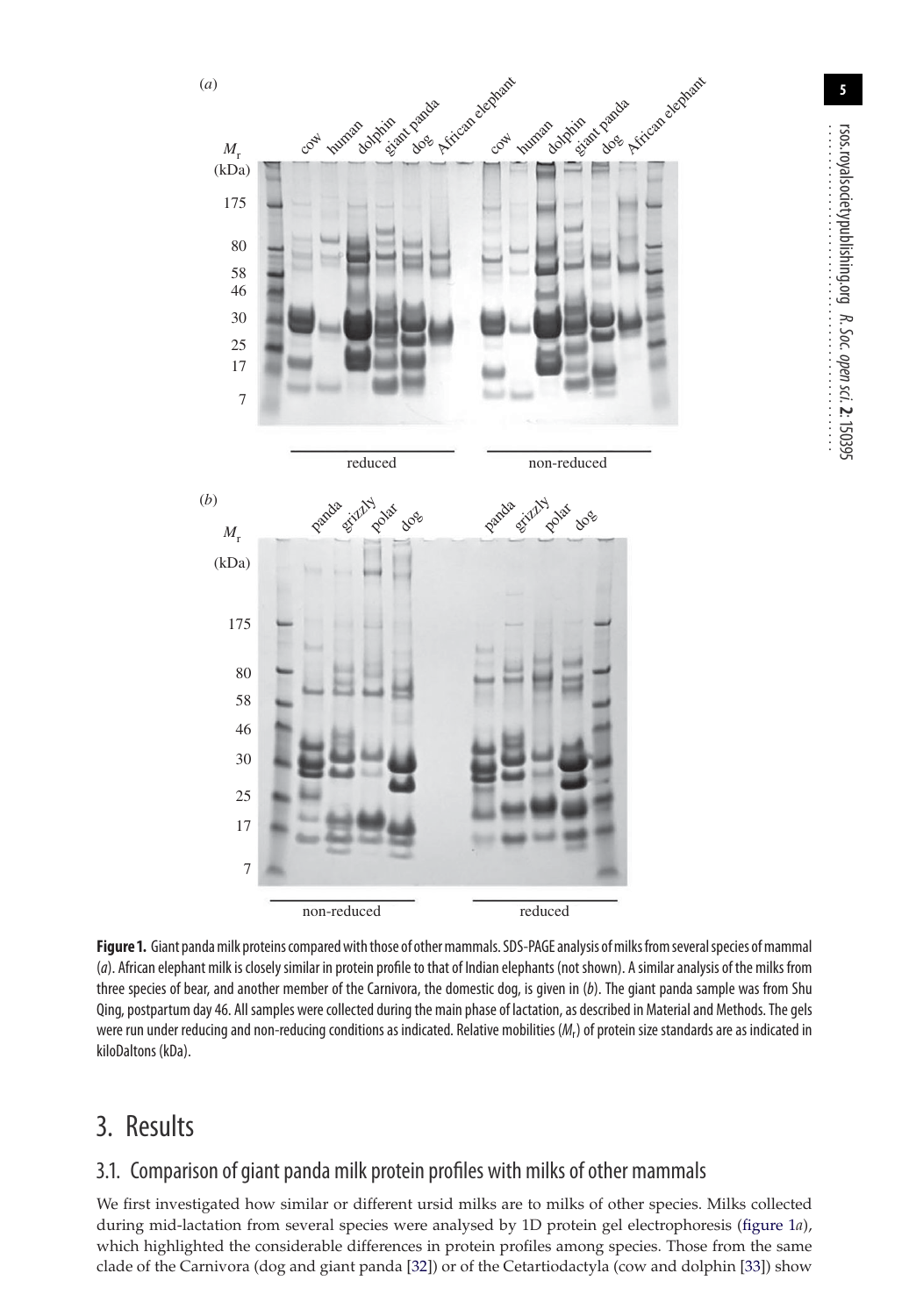**6**

rsos.royalsocietypublishing.org

R. Soc.

open

sci.**2**: 150395



<span id="page-5-0"></span>**Figure 2.** Transition of giant panda milk from colostrum to mature milk. Two-dimensional fluorescent difference gel electrophoresis (DIGE) of samples from day 1 (a, green) and day 152 (b, red) postpartum. A superimposition of the two images (c) indicates in yellow where the same species of protein appears in both samples. Preparative 2D gels of the same samples are shown in the electronic supplementary material, figure S2, providing protein identifications given in the electronic supplementary material, table S2.

some similarities in protein band presences and absences, albeit with differences in the preponderance of various proteins. All are distinct from elephants (both African and Indian). Within the Ursidae [\(figure 1](#page-4-0)*b*), polar and grizzly bear milks are more similar to each other than to giant pandas, which is consistent with the close phylogenetic relationship of the former two [\[34](#page-12-21)[–36\]](#page-12-22).

# 3.2. Transition from colostrum to mature milk: proteins

Samples of milk taken serially from several giant pandas exhibited progressive changes in protein profile between colostrum and mature milk. 2D DIGE analysis shown in [figure 2](#page-5-0) compares samples collected on days 1 (*a*, green) and 152 (*b*, red) postpartum and analysed in the same gel. In the superimposed image (*c*), yellow indicates where protein species are present in both samples, revealing proteins disappearing or appearing, and those persisting across the transition and into the main lactation period. The loading of this type of analytical gel is inadequate for protein identification, so preparative 2D gels of the same samples were run (electronic supplementary material, figure S2), leading to protein identifications given in the electronic supplementary material, table S2.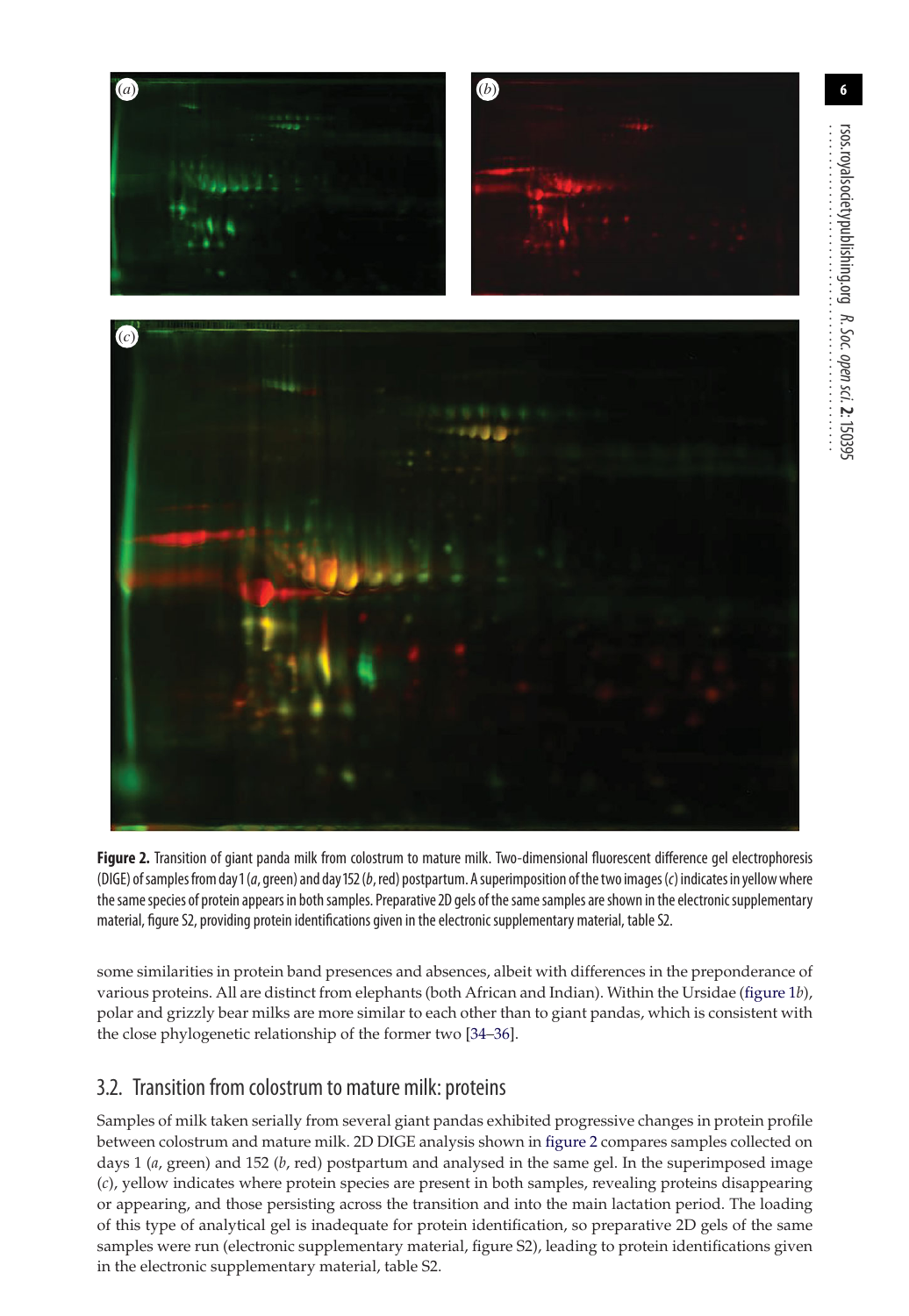

<span id="page-6-0"></span>**Figure 3.** Progressive changes in protein profiles of giant panda milk from colostrum to mature milk. 1D protein electrophoresis gels loaded with (a) non-reduced samples and (b) reduced samples. Samples from days 0.5 to 21 are from Li Li; days 46 and 158, Shu Qing; day 152, Ya Ya; day156, Qi Zhen. The protein bands indicated by letters were excised from gels andsubjected to proteomic identification. These data, together with data from additional 1D and 2D gels, provided consensus identifications given in table 1 and electronic supplementary material, table S3. See also the electronic supplementary material, figure S2, with table S2 used for additional confirmation.

The time course of changes is best illustrated in 1D protein electrophoresis gels [\(figure 3\)](#page-6-0), using samples taken periodically from 12 h after birth up to 158 days of lactation. Following the initial colostrum phase, a slow acquisition of the full mature milk protein profile is evident, along with the gradual disappearance of other protein types. Similar protein electropohoresis analysis showed that the transition in protein composition appears to be complete by 30 days (not shown). Identification of the main proteins present was carried out by combining information obtained by excision of protein bands from 1D and 2D gels (including those in figures [3](#page-6-0) and S2) and as visualized in [figure 2.](#page-5-0) The identifications from gel bands annotated in [figure 3](#page-6-0) are summarized in [table 1,](#page-7-0) with additional detail given in the electronic supplementary material, table S3.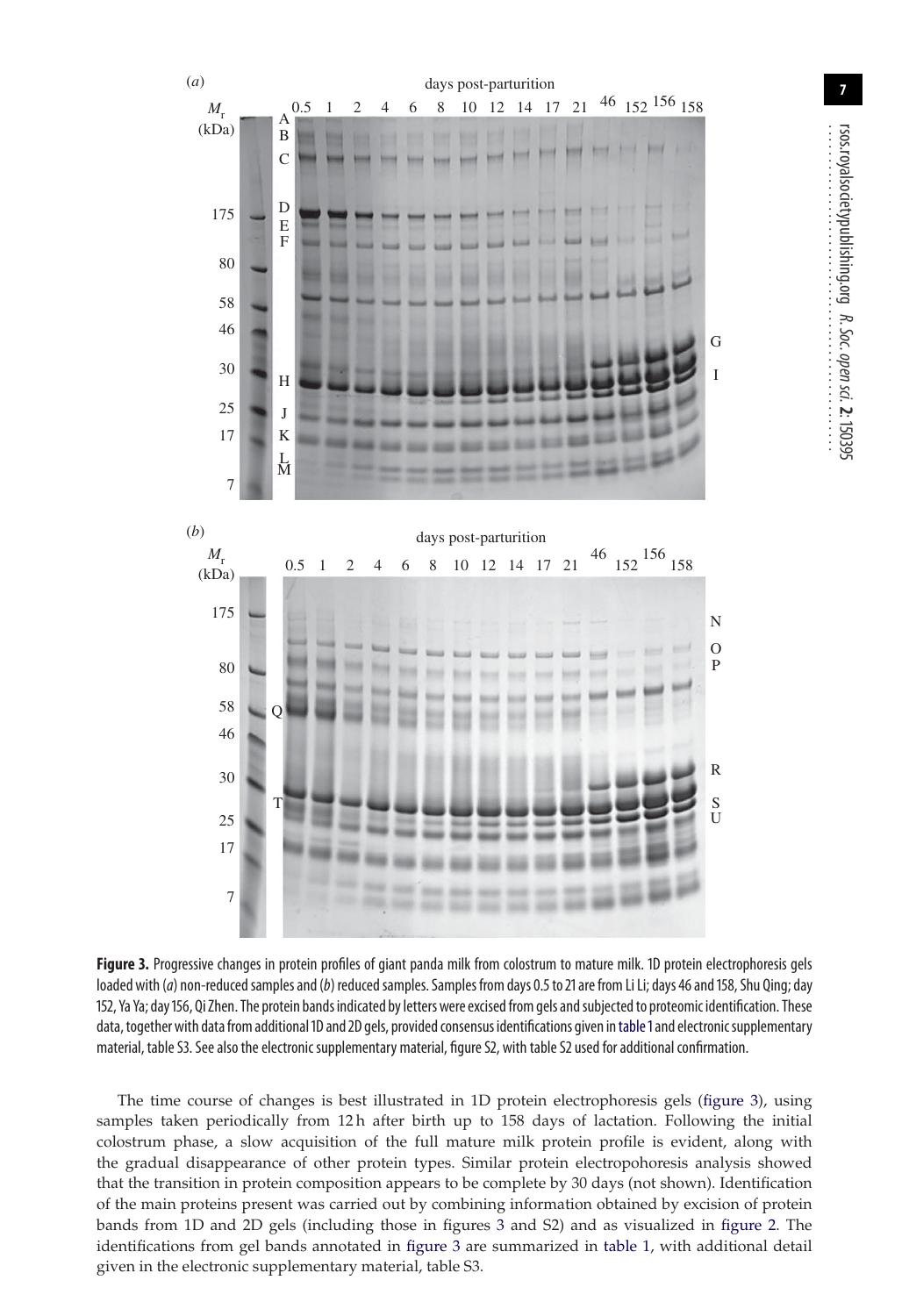<span id="page-7-0"></span>**Table 1.** Proteins in giant panda milk. Identification of proteins isolated from bands excised from the SDS-PAGE gels shown in [figure 3.](#page-6-0)

| protein identification <sup>a</sup>  | found in gel band <sup>b</sup> | putative function and comments <sup>c</sup>                                                                                                                          |
|--------------------------------------|--------------------------------|----------------------------------------------------------------------------------------------------------------------------------------------------------------------|
| immunoglobulin $\mu$ heavy chain     | A                              | IgM. Antibody. Abundant in serum and colostra, less so in secretions                                                                                                 |
| immunoglobulin $\alpha$ heavy chain  | B.C                            | IgA. Secretory antibody. Abundant in secretions (e.g. tears, saliva, bile,<br>milks)                                                                                 |
| immunoglobulin $\lambda$ light chain | A, T, S                        | light chain isoform associated with all immunoglobulin subclasses                                                                                                    |
| polymeric immunoqlobulin receptor    | C.P                            | receptor for IgA and IgM mediating secretion, part of which (secretory<br>component) remains bound to lgA to protect it against proteolytic<br>cleavage in intestine |
| immunoglobulin $\gamma$ heavy chain  | D, E, Q                        | IgG. Antibody. Most abundant class in plasma, much less so in<br>secretions                                                                                          |
| bile salt-activated lipase           | F, 0                           | also termed bile-stimulated or -dependent lipase. Presumed to assist<br>with digestion of triglyceride lipids                                                        |
| $\kappa$ -casein                     | G                              | stabilizes micelle formation, prevents casein precipitation                                                                                                          |
| $\beta$ -casein                      | H, R, S                        | source of amino acids, delivers calcium, phosphate, lipids, structural<br>component of casein micelles                                                               |
| $\beta$ -lactoglobulin isoform 1     | G, J, K, U                     | binds and probably transports retinol (vitamin A), vitamin D, and fatty<br>acids including polyunsaturated fatty acids                                               |
| β-lactoglobulin isoform 2            |                                | similar to isoform 1                                                                                                                                                 |
| lactotransferrin                     |                                | iron binding transport protein with antibacterial properties                                                                                                         |
| anti-leukoproteinase                 | ĸ                              | proteinase inhibitor                                                                                                                                                 |
| lysozyme C                           |                                | antibacterial. Milk isoform                                                                                                                                          |
| whey acidic protein                  | M                              | function unclear. Possibly associated with innate immunity. Possibly<br>plays role in regulation of the proliferation of mammary epithelial<br>cells                 |
| xanthine dehydrogenase               | Ν                              | involved in milk fat globule secretion and also innate immunity                                                                                                      |
| apolipoprotein D isoform 2           | S                              | lipid transporter                                                                                                                                                    |

<sup>a</sup> Gel bands as indicated in [figure 3.](#page-6-0)

bSee the electronic supplementary material, table S3 for complete listing of identifications, NCBI GenBank accession codes and MASCOT peptide search scores.

<sup>c</sup>The putative functions and comments are drawn from a variety of sources including NCBI and UniProtKB/Swiss-Prot databases.

Notable among the proteins present early in lactation are immunoglobulins, accompanied by the polymeric immunoglobulin receptor that is involved in secretion of IgA molecules (and IgM in some but not all species [\[37\]](#page-12-23)). The receptor appears in the milk as the secretory component that protects IgA in particular from digestion in the intestine. IgG is not similarly protected, but instead may be absorbed into the circulation of the neonate. Among the proteins that accumulate slowly in panda milk are the caseins, which are milk-specific proteins that usually occur in high abundance in milks of other species [\[38,](#page-12-24)[39\]](#page-12-25).

#### 3.3. Transition from colostrum to mature milk: small molecules

Serially sampled milks from giant pandas were also analysed for small organic compounds, revealing substantial relative changes with time in several constituents of potential importance. The compounds exhibiting the greatest peak heights and areas from mass spectrometry at three different sampling times are given in the electronic supplementary material, table S4, and are compared with human and bovine milks. Notable changes in ranking are evident with lactose (descending with time), sialyllactoses (descending) and fucosyllactose (ascending), and, in contrast with human and bovine milks, the persistence of taurine.

In a more detailed analysis, we found dramatic changes with time for oligosaccharides that may be present for their anti-microbial or probiotic activities rather than as a source of energy [\[27](#page-12-14)[,40](#page-12-26)[–43\]](#page-12-27). Three examples are illustrated in [figure 4.](#page-8-0) Fucosyllactose was initially close to zero in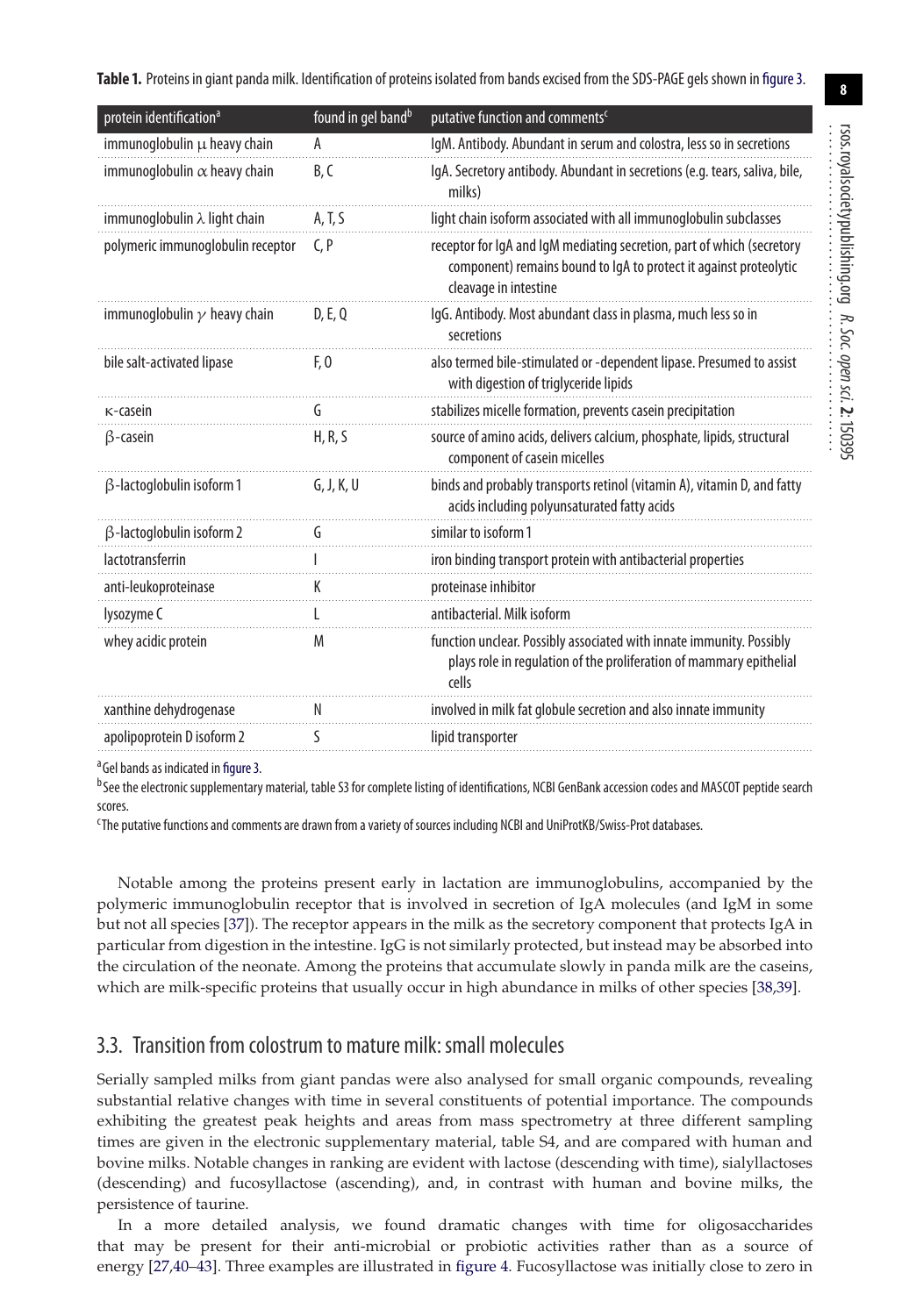

<span id="page-8-0"></span>**Figure 4.** Changes in giant panda milk oligosaccharides and other small molecules with time after birth. Selection of four compounds illustrating distinctive patterns of change during the transition period.  $(a,b)$  Two oligosaccharides that show opposite trends in relative concentrations with time, the cross-over point being between 20 and 30 days postpartum. Both of these are known to have effects on microbial colonization of the gut in some species (see text). (c) Complete absence of an oligosaccharide that then appears abruptly from day 20. This, C<sub>26</sub>H<sub>45</sub>NO<sub>20</sub>, is GalNAc( $\alpha$ 1–3)[Fuc( $\alpha$ 1–2)]Gal( $\beta$ 1–4)Glc (a tetrasaccharide), which is the human blood group A determinant or an isomer of it. (d) Extremely rapid post-parturient rise, then fall, in phenol sulfate levels that may be due to the anorexic period that panda mothers endure for 7–10 days post-parturition. This graph includes data for panda Li Li taken in an earlier year (2011), as well as from an additional panda, Shu Qing, that was sampled on day 158 and confirms the eventual disappearance of phenol sulfate.

concentration and then rose dramatically after 20 days [\(figure 4](#page-8-0)*a*), whereas 3 -*N*-acetylneuraminyllactose fell steadily with time [\(figure 4](#page-8-0)*b*), changeover occurring between days 20 and 30. Curiously, the 6 -*N*-acetylneuraminyllactose isomer of the latter oligosaccharide exhibited the opposite time course (electronic supplementary material, figure S3). Particularly dramatic were changes in those oligosaccharides that were undetectable until about day 20 and then rose dramatically [\(figure 4](#page-8-0)*c* and electronic supplementary material, figure S3). A list of these and other oligosaccharides is given in the electronic supplementary material, table S5, and their postpartum trends are illustrated in the electronic supplementary material, figure S3, which also illustrates the fall in lactose until about day 25.

Phenol sulfate was an unexpectedly abundant compound in the milk, levels of which rose very rapidly postpartum and then fell steadily to a plateau approaching zero after day 30 [\(figure 4](#page-8-0)*d*). Possible reasons for the unexpected presence and loss of this molecule in milk are discussed below.

# 4. Discussion

The neonates of bears are remarkable among placental mammals for their premature condition and uniquely low body mass relative to that of their mothers. Exploiting giant pandas as representing an extreme test case even among bears, we hypothesized that maturation of colostrum to mature milk would be prolonged compared with other eutherians. We indeed found a slow transition in the types

**9**

rsos.royalsocietypublishing.org

R. Soc.

open

sci.**2**: 150395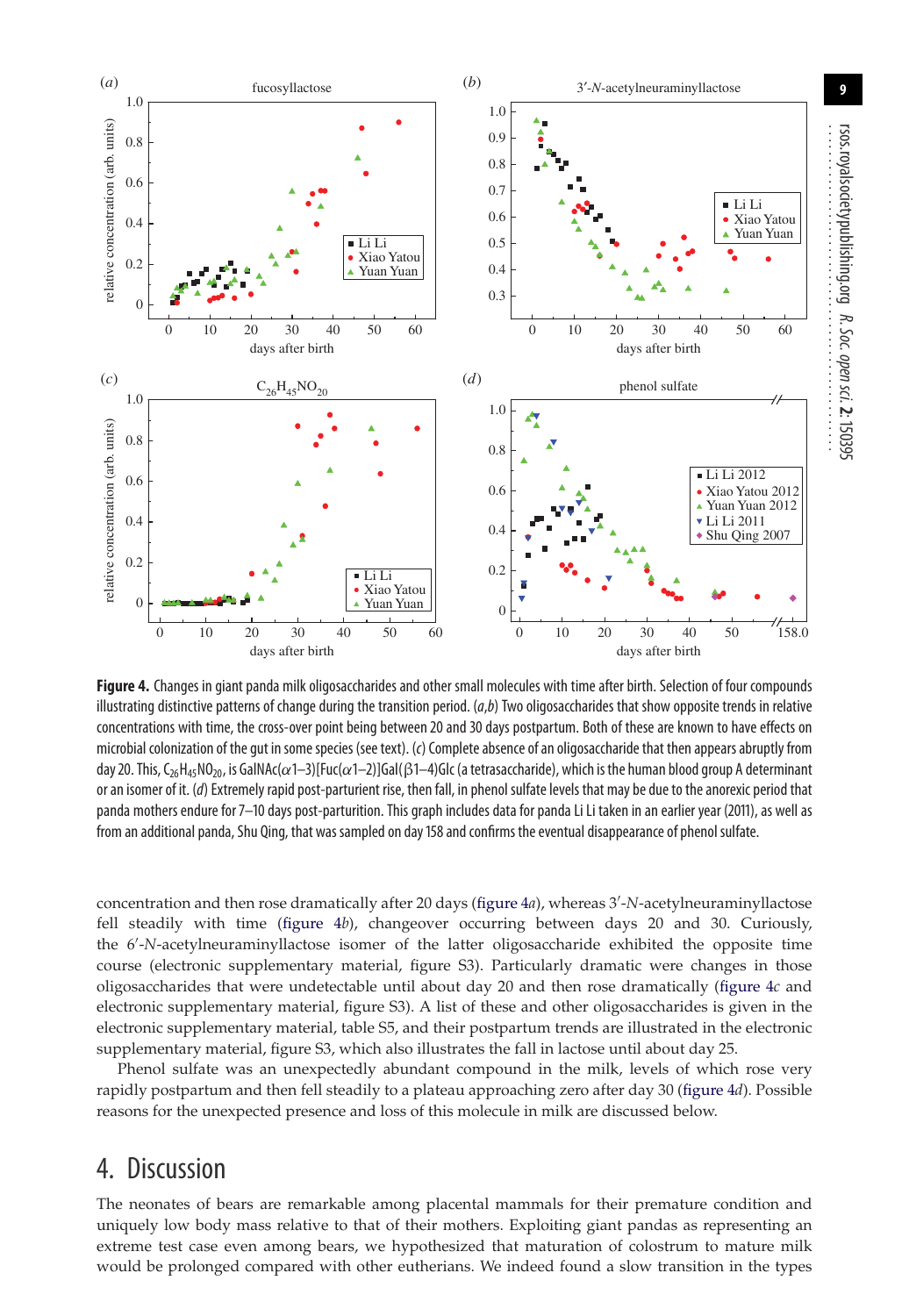of proteins and micronutrients present in giant panda milk over time. Comparative detail is available for few other species, but our findings suggest that early lactation in bears may be modified to support the development of unusually immature neonates, albeit not to the extreme of marsupials to whom the term 'external gestation' has been applied [\[8\]](#page-12-0).

#### 4.1. Proteins

The proteins observed to be abundant initially and then to diminish with time after parturition were the immunoglobulins. The rate at which this occurred differed among classes, IgA being the most persistent, which reflects its protective role in secretions in general, and in milks continuously throughout lactation. IgA presumably plays a protective role for both the infant and the mammary gland itself, as well as to control the neonate's gut microbiome [\[44,](#page-12-28)[45\]](#page-12-29). IgA is protected against proteolytic cleavage by a secretory component, which is a fragment of the polymeric immunoglobulin receptor [\[37\]](#page-12-23), hence the latter's persistence along with IgA. IgM and IgG probably have lesser roles in the neonatal gut because they are not as resilient as IgA to proteolytic cleavage. These two immunoglobulins are particularly prominent components of the colostra of mammals with placentae that do not permit transfer of immunoglobulins, as they must cross the intestinal epithelial barrier into the neonatal circulation before epithelial closure within hours after birth [\[46](#page-12-30)[,47\]](#page-12-31). The persistence of IgG in giant panda colostrum is unusual in comparison to other species [\[17–](#page-12-9)[19\]](#page-12-10). This may indicate that trans-intestinal transfer of immunoglobulins lasts for longer than the 24 h usually taken to be the maximum in other species groups [\[13\]](#page-12-5). Alternatively, giant panda neonates may have a mechanism for transferring IgG across the intestinal epithelia continuously, such as with the FcRn transporter which is active in IgG translocation across the intestinal epithelia in neonatal rodents but not humans [\[11\]](#page-12-3). The kinetics of this transition may be unique or at least highly unusual among eutherian mammals, although there is currently insufficient coverage of mammalian lineages to be sure.

Several protein types appear with time, including two isoforms of β-lactoglobulin. The biological functions of β-lactoglobulins are not entirely understood, though they are presumed to transfer essential lipids such as retinol (vitamin A), cholecalciferol (vitamin D) and (poly)unsaturated fatty acids [\[48](#page-12-32)[,49\]](#page-12-33). β-lactoglobulin is a major constituent of the milks of many mammals, notable exceptions being rodents, elephants, lagomorphs and primates [\[49\]](#page-12-33). Most prominent among the proteins that increase in concentration are apolipoprotein D (also a lipid transporter) and the caseins. Caseins appear in all mammalian milks and have a variety of functions. In addition to their role as a source of amino acids, they serve as carriers for otherwise poorly soluble calcium phosphate to form a complex that prevents ectopic calcification of the mammary gland [\[38](#page-12-24)[,50–](#page-12-34)[52\]](#page-12-35). Furthermore, cleavage of caseins by gut proteinases induces curdling of milk to a semi-solid form [\[38\]](#page-12-24). Disorders of curd formation cause critical gastrointestinal disturbances in bear cubs fed unsuitable milk formulae [\[53,](#page-12-36)[54\]](#page-13-0).

Bile salt-activated lipase is persistent and seen gradually to decrease late in our sampling period. This enzyme is commonly found in milks and is thought to assist the neonate in digestion of milk triglycerides [\[55,](#page-13-1)[56\]](#page-13-2). It is also produced in the pancreas, but probably only at low levels in neonates relative to the adult pancreas and mammary gland [\[57\]](#page-13-3). Its role in giant panda milk could, therefore, be to supplement a cub's digestive processes before its own pancreatic production of the enzyme becomes adequate. It is a highly *O*-glycosylated enzyme, hence its slow mobility in protein gels (the core polypeptide in humans is 77 kDa in mass, yet its effective mass can be considerably greater [\[55\]](#page-13-1)).

Haptoglobin was found in samples taken very early in lactation (electronic supplementary material, figure S2 and table S2). This is a classic acute phase protein produced by the liver during acute phase (fever) responses. Its protective functions include bacteriostasis, scavenging free haemoglobin released into circulation by tissue damage or haemolysis, and protecting against lipid peroxidation [\[58–](#page-13-4)[60\]](#page-13-5). Acute phase proteins can be produced in the mammary gland during weaning when the gland involutes and the re-structuring tissues may then be open to infection [\[61\]](#page-13-6). Haptoglobin's appearance in panda milk at the onset of lactation may, therefore, be protective against infection of the restructuring mammary tissues.

#### 4.2. Oligosaccharides

We also observed dramatic changes in oligosaccharides that are considered to be part of the innate immune system. Notable were the trisaccharides sialyllactose (3 -*N*-acetylneuraminyllactose), the concentration of which fell until 20–30 days, and fucosyllactose, which began to increase at that time. These, along with other milk oligosaccharides, appear not to be digested by mammals but instead act to prevent bacterial colonization of the gut by competing with sugar receptors on the surface of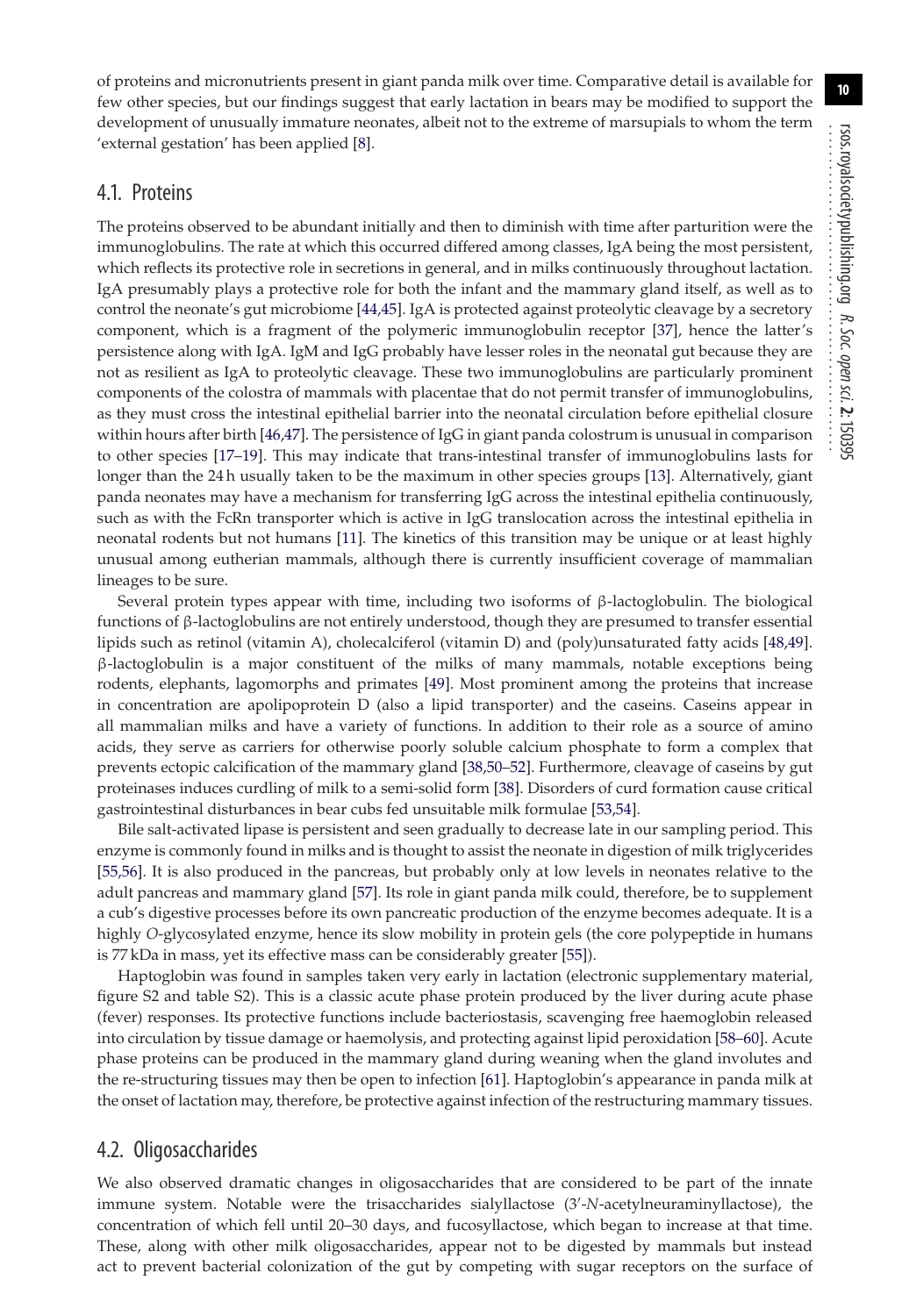pathogens [\[26](#page-12-13)[,62\]](#page-13-7). Fucosylated oligosaccharides, for instance, are known to inhibit adhesion of several bacterial pathogens to human cells [\[63\]](#page-13-8), and sialylated forms have similar activities [\[64\]](#page-13-9). Complex oligosaccharides appear to be particularly important in the milks of primates [\[65\]](#page-13-10), as exemplified by the finding that the infants of breastfeeding human mothers that have low levels of certain oligosaccharides in their milk are susceptible to episodes of diarrhoea [\[66\]](#page-13-11). Moreover, fucosylated and other milk oligosaccharides stimulate the growth of certain bifidobacteria which lend competitive protection against pathogens and their toxins [\[26,](#page-12-13)[62](#page-13-7)[,67–](#page-13-12)[69\]](#page-13-13). It could, therefore, be that the sequential appearance and disappearance of oligosaccharides in panda milk simultaneously regulate the establishment of a microbiome appropriate for a given stage of altricial development and provide protection against pathogens while the cub's active immunity develops. It is notable that the changeover period between those oligosaccharides that rose and those that fell corresponded to the time after birth when the protein profile approached maturity.

#### 4.3. Other small molecules

Lactose has been found previously in bear milks, albeit usually at low levels [\[25](#page-12-12)[,70\]](#page-13-14). Its concentration in giant panda milk fell rapidly after birth (electronic supplementary material, table S4 and figure S3). Lactose is commonly low or absent in milks of the Carnivora (particularly in the suborder Caniformia to which bears belong [\[1,](#page-11-0)[39,](#page-12-25)[71\]](#page-13-15)), which may mean that lactase synthesis is brief in giant pandas, and that cubs may lose the ability to digest high-lactose milks from about three weeks after birth. Supplementation with artificial milk formulae that are made primarily of cow (or other high-lactose) milk would, therefore, be deleterious to hand-reared cubs.

We found taurine to be persistently elevated in giant panda milk for at least five months, and at higher concentrations than in our comparative bovine and human samples. Similar levels were found in our polar bear milk samples (data not shown). Most mammals can synthesize their own taurine, but taurine-dependency is a feature of some hypercarnivores such as cats, and possibly also polar bears [\[72\]](#page-13-16), whose requirements are met though carnivory. It is, therefore, conceivable that taurinedependency occurs more widely in ursids, which merits investigation to ensure adequate nutrition of captive bears and hand-reared cubs. Taurine-dependency in giant pandas would be interesting, given their predominantly vegetarian diet. That said, the panda's carnivorous habits in the wild have been well documented [\[73,](#page-13-17)[74\]](#page-13-18).

An unexpected constituent of giant panda milk was phenol sulfate. Its presence corresponded to the 7–14 days anorexic phase during which time the females do not leave the den. One possible explanation for the transience of this compound in the milk is that during starvation gut bacteria begin to scavenge nitrogen from their proteins, the consequence being the release of toxic phenols which are neutralized by conversion into sulfates by gut cells [\[75\]](#page-13-19), and hence percolate into the milk. It is, therefore, reasonable to expect that, once normal nutritional conditions return, phenol sulfate would disappear from the milk, as we found to be the case.

#### 4.4. Evolutionary considerations

One hypothesis with which to explain the production of altricial neonates addresses the need for energy conservation during a period of metabolic downregulation in the mother. The bear species that hibernate give birth during this period, but mobilization of maternal fat reserves needed to supply embryos with a predominantly glucose-based trans-placental energy supply is energetically wasteful and unsustainable during hibernation [\[14\]](#page-12-6). Milk, on the other hand, is an efficient means for delivery of fats that does not carry such metabolic costs [\[2](#page-11-5)[,3\]](#page-11-1). The confounding factor is that hibernation is thought to have arisen only once in bears, and is found in polar, brown and black bears [\[34,](#page-12-21)[36\]](#page-12-22)), while giant pandas and sloth, sun and Andean bears do not hibernate. Assuming that none of the non-hibernating species had hibernating ancestors, then there is still no answer as to why bears have such altricial young, and why this characteristic is so particularly pronounced in giant pandas. In other aspects of reproduction, bears are not particularly unusual—within the Carnivora, for example, the duration of dependence by bear cubs on milk is relatively long, but not remarkably so [\[2\]](#page-11-5), and the type of placenta they have (endotheliochorial) is not restricted to species with altricial neonates [\[16,](#page-12-8)[76\]](#page-13-20).

In this study, we turned to giant pandas as representatives of extreme altriciality even among Ursidae, to test our hypothesis that, compared with other eutherians, maturation of colostrum to mature milk would be prolonged. We did indeed find a slow transition in the types of proteins and micronutrients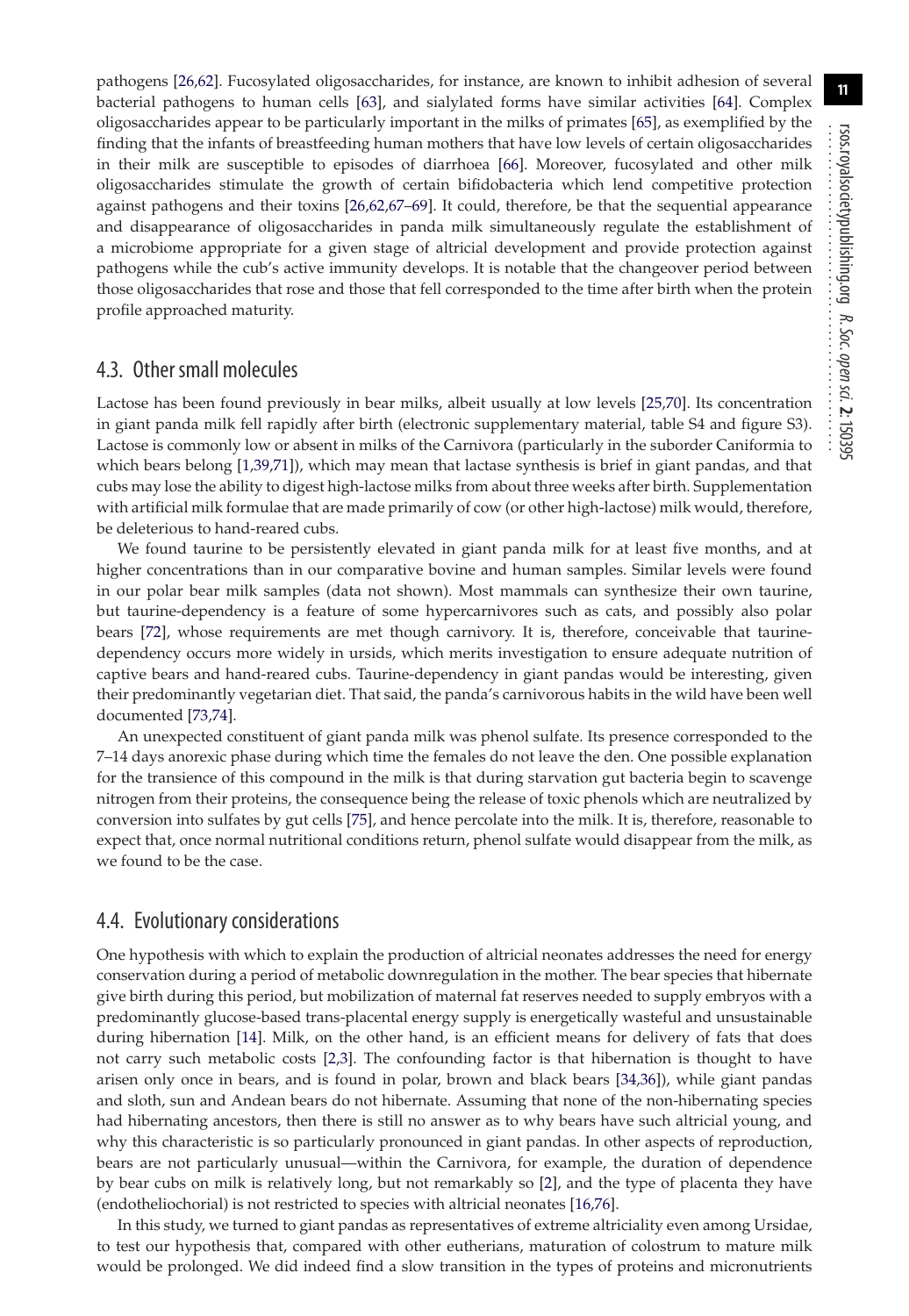present in giant panda milk over time. Comparative detail is, however, available for few other species. Our findings suggest that early lactation in bears may be modified to support the development of unusually immature neonates, albeit not to the extreme of marsupials [\[8](#page-12-0)[,9\]](#page-12-1). We did not, for instance, observe in giant panda milk the marked and sequential changeover of protein types that is observed in marsupial milks [\[4](#page-11-2)[,9](#page-12-1)[,10\]](#page-12-2). The proteins we identified in panda milks were only those shared among marsupials and eutherians; we did not identify any that were similar to those unique to marsupials. So, the transition in giant pandas is essentially a prolongation of the pattern in other eutherians rather than a convergence to that of marsupials.

Whether giving birth to highly altricial young by bears is a special adaptation or is the retention of a primitive or ancestral reproductive strategy is unresolved, but the consequence may have been the evolution of a slow transition from colostrum to mature milk encompassing a prolonged and changing supply of innate and adaptive immune protective factors. The kinetics of this transition may be unique or at least highly unusual among eutherian mammals, although there is currently insufficient coverage of mammalian lineages to be sure. The analysis presented here is as yet unprecedented in the literature for any other species of eutherian mammal, though it is already clear that in well-studied species the transition is considerably shorter than we find for giant pandas (e.g. camels [\[18\]](#page-12-37); pigs [\[19\]](#page-12-10); cows [\[17\]](#page-12-9)). It remains intriguing that even within one group of mammals, the Carnivora, there are species possessing similar placentae and maternal body masses yet giving birth to neonates representing extremes of altriciality or precocity such that, for instance, giant pandas take longer to achieve mature phase lactation than some species of equivalent maternal body masses to bears have an entire lactation cycle (e.g. the Phocidae). Our findings, and similar studies on a broad range of eutherian groups, emphasize and extend our appreciation of the remarkable diversity of eutherian lactation strategies, and illuminate the selective forces involved.

Ethics. Milk sampling from all animals and human subjects was carried out under approval from the University of Glasgow's College of Medicine, Veterinary Medicine and Life Sciences Ethics Committee, and appropriate committees of the external suppliers. Samples from humans were obtained with informed consent. International transport of milks from species covered by the CITES convention was authorized by respective permissions from both donor and recipient countries.

Data accessibility. All data analysed in this study are available online in the electronic supplementary material.

Authors' contributions. K.G., T.Z., L.Z., D.G.W., R.J.S.B. and M.W.K. all carried out or oversaw the experiments and analysed data. R.H., H.W., L.Z. and Z.Z. organized collection and storage of the giant panda milk samples which M.W.K. transported to the Glasgow laboratory. M.W.K. and I.K.L. conceived, designed and organized the study. M.W.K. and I.K.L. wrote the paper, and all authors contributed additions and amendments. All authors gave final approval for publication.

Competing interests. We have no competing interests.

Funding. The work was funded in part by a grant from the International Science and Technology Cooperation Program of China (grant no. 2011DFA33530) and the International Science and Technology Cooperation Program of Sichuan Province (grant no. 2011HH0043). The funding of mass spectrometry equipment for metabolomics was provided by the Scottish Life Sciences Alliance. The Glasgow polyomics facility is supported by the Wellcome Trust.

Acknowledgements. We are greatly indebted to those who provided milk samples—Eveline Dungl and Mathias Otto, Tiergarten Schönbrunn (African elephant); Charlie Robbins, Washington State University (grizzly bear); Jon Aars, Norwegian Polar Institute (polar bear); Lydia Kolter, Kölner Zoo (Indian elephant); Yvonne Fox (dog); Eva Martínez and Jesús Fernández Morán, Madrid Zoo (bottlenose dolphin); anonymous donors (human); and also Dave Garshelis for bravely trying to get us milk from American black bears, but the courier company let us down. Eveline Dungl, Simone Haderthauer and Renate Haider kindly provided us with information on their observations of giant panda nursing. Many thanks are due to Alan Scott, Stefan Weidt and Suzanne Eadie for helping with the 2D gels, mass spectrometry and MASCOT analysis, Shazia Khan for metabolomics and Carl Holt for valuable comments on a draft of the paper.

# References

- <span id="page-11-0"></span>1. Langer P. 2009 Differences in the composition of colostrum and milk in eutherians reflect differences in immunoglobulin transfer. J. Mammal. **90**, 332–339. [\(doi:10.1644/08-mamm-a-071.1\)](http://dx.doi.org/doi:10.1644/08-mamm-a-071.1)
- <span id="page-11-5"></span>2. Langer P. 2008 The phases of maternal investment in eutherian mammals.Zoology **111**, 148–162. [\(doi:10.1016/j.zool.2007.06.007\)](http://dx.doi.org/doi:10.1016/j.zool.2007.06.007)
- <span id="page-11-1"></span>3. Skibiel AL, Downing LM, Orr TJ, Hood WR. 2013 The evolution of the nutrient composition of

mammalian milks. J. Anim. Ecol. **82**, 1254–1264. [\(doi:10.1111/1365-2656.12095\)](http://dx.doi.org/doi:10.1111/1365-2656.12095)

- <span id="page-11-2"></span>4. Brennan AJ, Sharp JA, Lefevre C, Topcic D, Auguste A, Digby M, Nicholas KR. 2007 The tammar wallaby and fur seal: models to examine local control of lactation. J. Dairy Sci. **90**, E66–E75. [\(doi:10.3168/](http://dx.doi.org/doi:10.3168/jds.2006-483) [jds.2006-483\)](http://dx.doi.org/doi:10.3168/jds.2006-483)
- <span id="page-11-3"></span>5. Schulz TM, Bowen WD. 2004 Pinniped lactation strategies: evaluation of data on maternal and

offspring life history traits. Mar. Mamm. Sci.**20**, 86–114. [\(doi:10.1111/j.1748-7692.2004.tb01142.x\)](http://dx.doi.org/doi:10.1111/j.1748-7692.2004.tb01142.x)

- 6. Kovacs KM, Lavigne DM. 1992 Maternal investment in otariid seals and walruses. Can. J. Zool. 70, 1953–1964. [\(doi:10.1139/z92-265\)](http://dx.doi.org/doi:10.1139/z92-265)
- <span id="page-11-4"></span>7. Oftedal OT, Boness DJ, Tedman RA. 1987 The behavior, physiology, and anatomy of lactation in the Pinnipedia. Curr. Mammal. 1, 175-245. [\(doi:10.1007/978-1-4757-9909-5\\_6\)](http://dx.doi.org/doi:10.1007/978-1-4757-9909-5_6)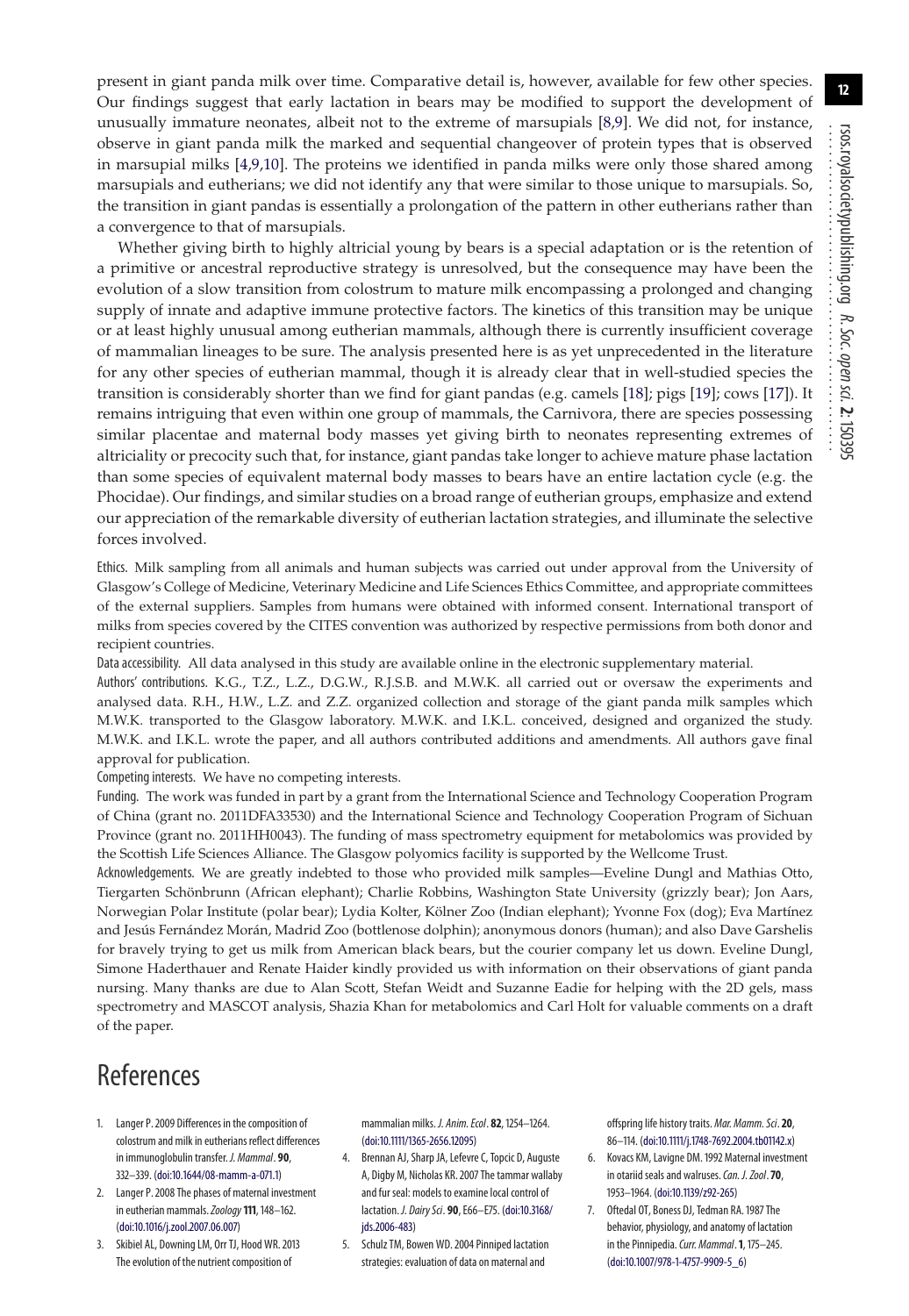- <span id="page-12-0"></span>8. Adamski FM, Demmer J. 2000 Immunological protection of the vulnerable marsupial pouch young: two periods of immune transfer during lactation in Trichosurus vulpecula (brushtail possum). Dev. Compar. Immunol.**24**, 491–502. [\(doi:10.1016/s0145-305x\(00\)00012-4\)](http://dx.doi.org/doi:10.1016/s0145-305x(00)00012-4)
- <span id="page-12-1"></span>9. Simpson KJ, Nicholas KR. 2002 The comparative biology of whey proteins. J. Mammary Gland Biol. Neoplasia**7**, 313–326. [\(doi:10.1023/a:1022856801175\)](http://dx.doi.org/doi:10.1023/a:1022856801175)
- <span id="page-12-2"></span>10. Trott JF, Simpson KJ, Moyle RLC, Hearn CM, Shaw G, Nicholas KR, Renfree MB. 2003 Maternal regulation of milk composition, milk production, and pouch young development during lactation in the tammar wallaby (Macropus eugenii). Biol. Reprod. **68**, 929–936. [\(doi:10.1095/biolreprod.102.005934\)](http://dx.doi.org/doi:10.1095/biolreprod.102.005934)
- <span id="page-12-3"></span>11. Roopenian DC, Akilesh S. 2007 FcRn: the neonatal Fc receptor comes of age. Nat. Rev. Immunol.**7**, 715–725. [\(doi:10.1038/nri2155\)](http://dx.doi.org/doi:10.1038/nri2155)
- <span id="page-12-4"></span>12. Simister NE. 2003 Placental transport of immunoglobulin G. Vaccine**21**, 3365–3369. [\(doi:10.1016/s0264-410x\(03\)00334-7\)](http://dx.doi.org/doi:10.1016/s0264-410x(03)00334-7)
- <span id="page-12-5"></span>13. Baumrucker CR, Bruckmaier RM. 2014 Colostrogenesis: IgG<sub>1</sub> transcytosis mechanisms. J. Mammary Gland Biol. Neoplasia**19**, 103–117. [\(doi:10.1007/s10911-013-9313-5\)](http://dx.doi.org/doi:10.1007/s10911-013-9313-5)
- <span id="page-12-6"></span>14. Ramsay MA, Dunbrack RL. 1986 Physiological constraints on life-history phenomena—the example of small bear cubs at birth. Am. Nat.**127**, 735–743. [\(doi:10.1086/284522\)](http://dx.doi.org/doi:10.1086/284522)
- <span id="page-12-7"></span>15. Loeffler IK, Montali RJ, Rideout BA. 2006 Diseases and pathology of giant pandas. In Giant pandas in captivity: biology and medicine (eds Wildt DE, Zhang A, Zhang H, Janssen DL, Ellis S), pp. 377–409. Cambridge, UK: Cambridge University Press.
- <span id="page-12-8"></span>16. Gundling WE, Wildman DE. 2015 A review of interand intraspecific variation in the eutherian placenta.Phil. Trans. R. Soc. B **370**, 20140072. [\(doi:10.1098/rstb.2014.0072\)](http://dx.doi.org/doi:10.1098/rstb.2014.0072)
- <span id="page-12-9"></span>17. Thomas FC. 2015 Acute phase proteins, proteomics and metabolomics in the diagnosis of bovine mastitis. PhD thesis. University of Glasgow, Glasgow, UK.
- <span id="page-12-37"></span>18. Zhang H, Yao J, Zhao D, Liu H, Li J, Guo M. 2005 Changes in chemical composition of Alxa bactrian camel milk during lactation. J. Dairy Sci. **88**, 3402–3410. [\(doi:10.3168/jds.S0022-0302](http://dx.doi.org/doi:10.3168/jds.S0022-0302(05)73024-1) [\(05\)73024-1\)](http://dx.doi.org/doi:10.3168/jds.S0022-0302(05)73024-1)
- <span id="page-12-10"></span>19. Ogawa S, Tsukahara T, Nishibayashi R, Nakatani M, Okutani M, Nakanishi N, Ushida K, Inoue R. 2014 Shotgun proteomic analysis of porcine colostrum and mature milk. Anim. Sci. J. **85**, 440–448. [\(doi:10.1111/asj.12165\)](http://dx.doi.org/doi:10.1111/asj.12165)
- <span id="page-12-11"></span>20. Liu XZ, Li MX, Yu JQ, Zhang ZH, Huang XM, Lan JC, Yang Z. 2005 Composition of captive giant panda milk.Zoo Biol.**24**, 393–398. [\(doi:10.1002/zoo.](http://dx.doi.org/doi:10.1002/zoo.20056) [20056\)](http://dx.doi.org/doi:10.1002/zoo.20056)
- 21. Liu XZ, Yu JQ, Li MX, Huang XM, Li GH. 2003 Nutrient content of the milk of captive giant pandas. Acta Zool. Sin. **49**, 494–500.
- 22. Liu X, Li M, Yu J. 2008 Nutrient composition and changes in the milk of captive giant pandas. Chin. J. Appl. Environ. Biol.**14**, 220–224.
- 23. Nakamura T et al. 2003 Composition and oligosaccharides of a milk sample of the giant panda, Ailuropoda melanoleuca. Compar. Biochem. Physiol. B **135**, 439–448. [\(doi:10.1016/s1096-](http://dx.doi.org/doi:10.1016/s1096-4959(03)00093-9) [4959\(03\)00093-9\)](http://dx.doi.org/doi:10.1016/s1096-4959(03)00093-9)
- 24. Liu X, Yu J, Li X, Li S, Zhong S, Zhang W, Shi S. 1996 Nutrient analysis of the milk from captive giant

panda and discussion on the nutrient requirement for its baby.Chin. J. Appl. Environ. Biol.**2**, 382–386.

- <span id="page-12-12"></span>25. Hudson GJ, Bailey PA, John PMV, Monsalve L, Delcampo ALG, Taylor DC, Kay JDS. 1984 Composition of milk from Ailuropoda melanoleuca, the giant panda. Vet. Rec.**115**, 252. [\(doi:10.1136/vr.115.10.252\)](http://dx.doi.org/doi:10.1136/vr.115.10.252)
- <span id="page-12-13"></span>26. Zivkovic AM, German JB, Lebrilla CB, Mills DA. 2011 Human milk glycobiome and its impact on the infant gastrointestinal microbiota. Proc. Natl Acad. Sci. USA **108**, 4653–4658. [\(doi:10.1073/pnas.1000083107\)](http://dx.doi.org/doi:10.1073/pnas.1000083107)
- <span id="page-12-14"></span>27. Musilova S, Rada V, Vlkova E, Bunesova V. 2014 Beneficial effects of human milk oligosaccharides on gut microbiota. Beneficial Microbes**5**, 273–283. [\(doi:10.3920/bm2013.0080\)](http://dx.doi.org/doi:10.3920/bm2013.0080)
- <span id="page-12-15"></span>28. Zhu L, Wu Q, Dai J, Zhang S, Wei F. 2011 Evidence of cellulose metabolism by the giant panda gut microbiome.Proc. Natl Acad. Sci. USA **108**, 17 714–17 719. [\(doi:10.1073/pnas.1017956108\)](http://dx.doi.org/doi:10.1073/pnas.1017956108)
- <span id="page-12-16"></span>29. Fang W, Fang ZM, Zhou P, Chang F, Hong YZ, Zhang XC, Peng H, Xiao YZ. 2012 Evidence for lignin oxidation by the giant panda fecal microbiome. PLoS ONE **7**, e50312. [\(doi:10.1371/journal.](http://dx.doi.org/doi:10.1371/journal.pone.0050312) [pone.0050312\)](http://dx.doi.org/doi:10.1371/journal.pone.0050312)
- <span id="page-12-17"></span>30. Daneshvar H, Wyllie S, Phillips S, Hagan P, Burchmore R. 2012 Comparative proteomics profiling of a gentamicin-attenuated Leishmania infantum cell line identifies key changes in parasite thiol-redox metabolism. J. Proteomics**75**, 1463–1471. [\(doi:10.1016/j.jprot.2011.11.018\)](http://dx.doi.org/doi:10.1016/j.jprot.2011.11.018)
- <span id="page-12-18"></span>31. Braceland M et al. 2013 The serum proteome of Atlantic salmon, Salmo salar, during pancreas disease (PD) following infection with salmonid alphavirus subtype 3 (SAV3). J. Proteomics **94**, 423–436. [\(doi:10.1016/j.jprot.2013.10.016\)](http://dx.doi.org/doi:10.1016/j.jprot.2013.10.016)
- <span id="page-12-19"></span>32. Eizirik E, Murphy WJ, Koepfli KP, Johnson WE, Dragoo JW, Wayne RK, O'Brien SJ. 2010 Pattern and timing of diversification of the mammalian order Carnivora inferred from multiple nuclear gene sequences. Mol. Phylogenet. Evol.**56**, 49–63. [\(doi:10.1016/j.ympev.2010.01.033\)](http://dx.doi.org/doi:10.1016/j.ympev.2010.01.033)
- <span id="page-12-20"></span>33. Vislobokova IA. 2013 On the origin of Cetartiodactyla: comparison of data on evolutionary morphology and molecular biology.Paleontol. J. **47**, 321–334. [\(doi:10.1134/s003103011303012x\)](http://dx.doi.org/doi:10.1134/s003103011303012x)
- <span id="page-12-21"></span>34. Kutschera VE, Bidon T, Hailer F, Rodi JL, Fain SR, Janke A. 2014 Bears in a forest of gene trees: phylogenetic inference is complicated by incomplete lineage sorting and gene flow. Mol. Biol. Evol.**31**, 2004–2017. [\(doi:10.1093/molbev/msu186\)](http://dx.doi.org/doi:10.1093/molbev/msu186)
- 35. Cahill JA, Stirling I, Kistler L, Salamzade R, Ersmark E, Fulton TL, Stiller M, Green RE, Shapiro B. 2015 Genomic evidence of geographically widespread effect of gene flow from polar bears into brown bears. Mol. Ecol.**24**, 1205–1217. [\(doi:10.1111/mec.13038\)](http://dx.doi.org/doi:10.1111/mec.13038)
- <span id="page-12-22"></span>36. Pages M, Calvignac S, Klein C, Paris M, Hughes S, Hanni C. 2008 Combined analysis of fourteen nuclear genes refines the Ursidae phylogeny. Mol. Phylogenet. Evol. **47**, 73–83. [\(doi:10.1016/j.ympev.2007.10.019\)](http://dx.doi.org/doi:10.1016/j.ympev.2007.10.019)
- <span id="page-12-23"></span>37. Kaetzel CS. 2005 The polymeric immunoglobulin receptor: bridging innate and adaptive immune responses at mucosal surfaces. Immunol. Rev.**206**, 83–99. [\(doi:10.1111/j.0105-2896.2005.00278.x\)](http://dx.doi.org/doi:10.1111/j.0105-2896.2005.00278.x)
- <span id="page-12-24"></span>38. Holt C, Carver JA, Ecroyd H, Thorn DC. 2013 Invited review: caseins and the casein micelle: their biological functions, structures, and behavior in

foods. J. Dairy Sci. **96**, 6127–6146. [\(doi:10.3168/jds.2013-6831\)](http://dx.doi.org/doi:10.3168/jds.2013-6831)

- <span id="page-12-25"></span>39. Jenness R, Holt C. 1987 Casein and lactose concentrations in milk of 31 species are negatively correlated.Experientia **43**, 1015–1018. [\(doi:10.1007/bf01952224\)](http://dx.doi.org/doi:10.1007/bf01952224)
- <span id="page-12-26"></span>40. Dotz V, Rudloff S, Meyer C, Lochnit G, Kunz C. 2015 Metabolic fate of neutral human milk oligosaccharides in exclusively breast-fed infants. Mol. Nutr. Food Res.**59**, 355–364. [\(doi:10.1002/mnfr.201400160\)](http://dx.doi.org/doi:10.1002/mnfr.201400160)
- 41. Pacheco AR, Barile D, Underwood MA, Mills DA. 2015 The impact of the milk glycobiome on the neonate gut microbiota. Annu. Rev. Anim. Biosci.**3**, 419–445. [\(doi:10.1146/annurev-animal-022114-111112\)](http://dx.doi.org/doi:10.1146/annurev-animal-022114-111112)
- 42. ten Bruggencate SJM, Bovee-Oudenhoven IMJ, Feitsma AL, van Hoffen E, Schoterman MHC. 2014 Functional role and mechanisms of sialyllactose and other sialylated milk oligosaccharides. Nutr. Rev.**72**, 377–389. [\(doi:10.1111/Nure.12106\)](http://dx.doi.org/doi:10.1111/Nure.12106)
- <span id="page-12-27"></span>43. Yu Y et al. 2014 Human milk contains novel glycans that are potential decoy receptors for neonatal rotaviruses. Mol. Cell. Proteomics**13**, 2944–2960. [\(doi:10.1074/mcp.M114.039875\)](http://dx.doi.org/doi:10.1074/mcp.M114.039875)
- <span id="page-12-28"></span>44. Brandtzaeg P. 2013 Secretory IgA: designed for anti-microbial defense.Front. Immunol. **4**, 222. [\(doi:10.3389/fimmu.2013.00222\)](http://dx.doi.org/doi:10.3389/fimmu.2013.00222)
- <span id="page-12-29"></span>45. Rogier EW, Frantz AL, Bruno MEC, Wedlund L, Cohen DA, Stromberg AJ, Kaetzel CS. 2014 Secretory antibodies in breast milk promote long-term intestinal homeostasis by regulating the gut microbiota and host gene expression. Proc. Natl Acad. Sci. USA **111**, 3074–3079. [\(doi:10.1073/pnas.1315792111\)](http://dx.doi.org/doi:10.1073/pnas.1315792111)
- <span id="page-12-30"></span>46. Butler JE, Kehrli ME. 2005 Immunoglobulins and immunocytes in the mammary gland and its secretions. In Mucosal immunology, 3rd edn (eds J Mestecky, ME Lamm, W Strober, J Bienenstock, JR McGhee, L Mayer), pp. 1763–1793. San Diego, CA: Elsevier Academic Press Inc.
- <span id="page-12-31"></span>47. Farrell HM et al. 2004 Nomenclature of the proteins of cows' milk—sixth revision. J. Dairy Sci. **87**, 1641–1674. [\(doi:10.3168/jds.S0022-0302\(04\)73319-6\)](http://dx.doi.org/doi:10.3168/jds.S0022-0302(04)73319-6)
- <span id="page-12-32"></span>48. Le Maux S, Bouhallab S, Giblin L, Brodkorb A, Croguennec T. 2014 Bovine β-lactoglobulin/fatty acid complexes: binding, structural, and biological properties. Dairy Sci. Technol. **94**, 409–426. [\(doi:10.1007/s13594-014-0160-y\)](http://dx.doi.org/doi:10.1007/s13594-014-0160-y)
- <span id="page-12-33"></span>49. Kontopidis G, Holt C, Sawyer L. 2004 Invited review: β-lactoglobulin: binding properties, structure, and function. J. Dairy Sci. **87**, 785–796. [\(doi:10.3168/jds.S0022-0302\(04\)73222-1\)](http://dx.doi.org/doi:10.3168/jds.S0022-0302(04)73222-1)
- <span id="page-12-34"></span>50. Holt C, Carver JA. 2012 Darwinian transformation of a 'scarcely nutritious fluid' into milk. J. Evol. Biol.**25**, 1253–1263. [\(doi:10.1111/j.1420-9101.2012.02509.x\)](http://dx.doi.org/doi:10.1111/j.1420-9101.2012.02509.x)
- 51. Lenton S, Nylander T, Teixeira SCM, Holt C. 2015 A review of the biology of calcium phosphate sequestration with special reference to milk. Dairy Sci. Technol. **95**, 3–14. [\(doi:10.1007/s13594-014-](http://dx.doi.org/doi:10.1007/s13594-014-0177-2) [0177-2\)](http://dx.doi.org/doi:10.1007/s13594-014-0177-2)
- <span id="page-12-35"></span>52. Holt C. 2013 Unfolded phosphopolypeptides enable soft and hard tissues to coexist in the same organism with relative ease. Curr. Opin. Struct. Biol. **23**, 420–425. [\(doi:10.1016/j.sbi.2013.02.010\)](http://dx.doi.org/doi:10.1016/j.sbi.2013.02.010)
- <span id="page-12-36"></span>53. Loeffler IK. 2007 Veterinary considerations for rehabilitation and release of bear cubs. In Proc. of the Int. Workshop on the Rehabilitation, Release and Monitoring of Orphaned Bear Cubs. Bubonitsy, Russia: International Fund for Animal Welfare.

................................................